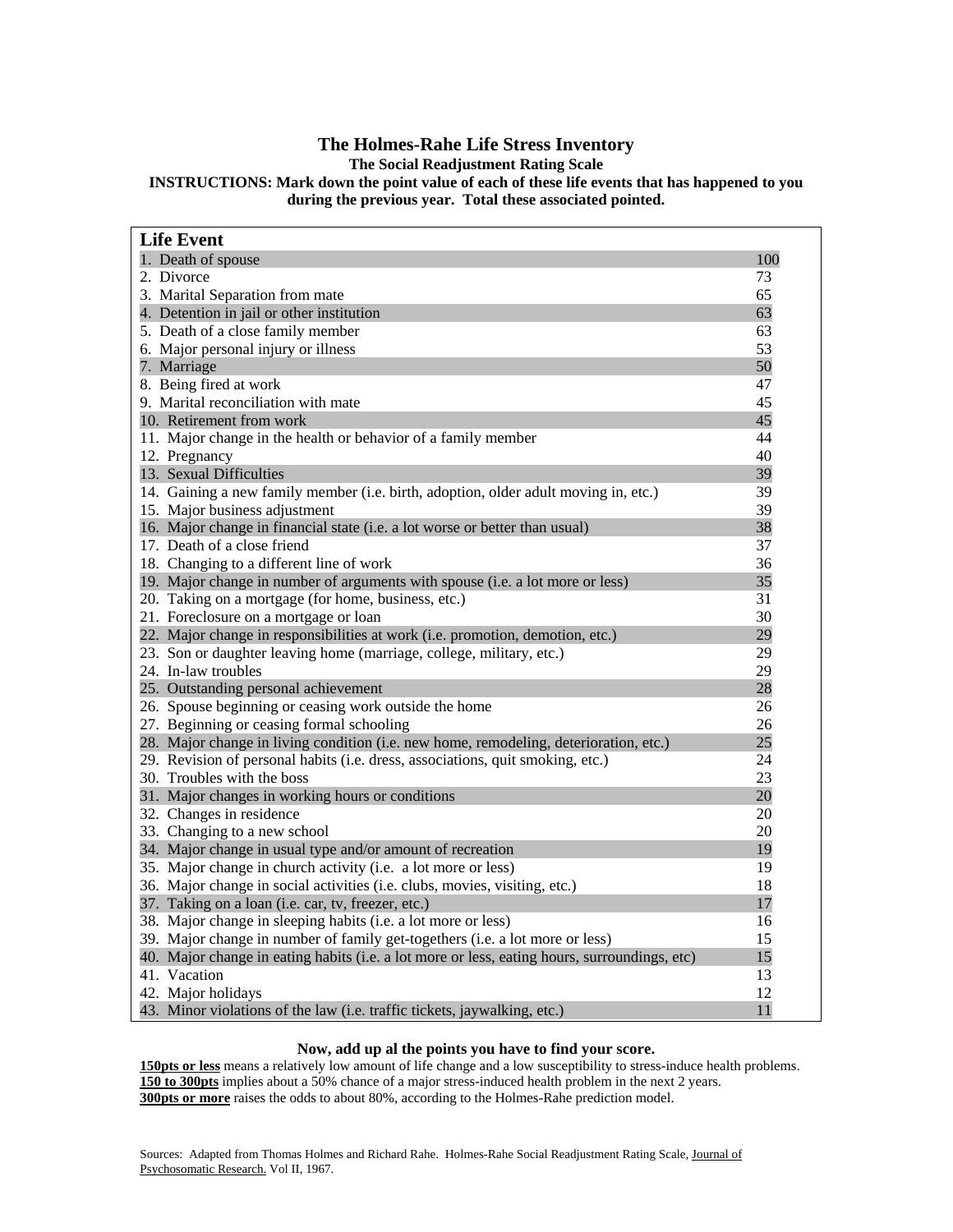# **Activities to Improve Your Spirits**

- 1. Reading novels or magazines
- 2. Watching TV
- 3. Renting and watching a video
- 4. Learning a new craft or hobby
- 5. Camping
- 6. Working in politics or for a political or social cause
- 7. Having lunch with friends
- 8. Taking a shower
- 9. Being with animals
- 10. Singing in a group
- 11. Going to church socials
- 12. Playing a musical instrument
- 13. Going to the beach
- 14. Rearranging your furniture
- 15. Reading something spiritual
- 16. Going to a sports event
- 17. Playing sports
- 18. Going to the movies
- 19. Cooking meals
- 20. Having a good cry
- 21. Going to a restaurant
- 22. Looking at beautiful flowers or plants
- 23.Saying prayers
- 24. Canning, making preserves, etc.
- 25.Taking a bath
- 26. Making food or crafts to sell or give away
- 27. Painting or drawing
- 28. Visiting people who are sick or shut in
- 29. Bowling
- 30.Gardening or doing yard work
- 31. Shopping
- 32.Sitting in the sun
- 33.Going to the zoo or amusement park
- 34. Playing board games
- 35. Doing outdoor work
- 36. reading the newspaper
- 37.Swimming
- 38. Running, jogging or walking
- 39.While walking, noticed new things
- 40. Playing Frisbee
- 41. Listening to music
- 42. Knitting, crocheting, needlework
- 43.Starting a new project
- 44. Having sex
- 45. Bird watching
- 46. Repairing things
- 47. Bicycling
- 48.Giving gifts
- 49.Going on outings (to the park, picnic)
- 50. Playing basketball
- 51. Helping someone
- 52.Seeing beautiful scenery
- 53. Hiking
- 54.Going to a museum
- 55. Fishing
- 56.Going to a health club
- 57.Writing letters, cards, notes
- 58.Going to luncheons, potlucks, etc.
- 59. Being with my spouse or partner
- 60.Going on field trips, nature walks, etc.
- 61. Expressing my love to someone
- 62. Caring for houseplants
- 63. Collecting things
- 64.Sewing
- 65.Going to auctions, garage sales, etc.
- 66. Doing volunteer work
- 67.Seeing old friends
- 68.Writing to old friends
- 69. Calling old friends
- 70.Going to the library

Adapted from: Preston, J.D. (2001). *Lift Your Mood Now: Simple Things You Can Do to Beat the Blues.* Oakland, CA: New Harbinger Publications, Inc.